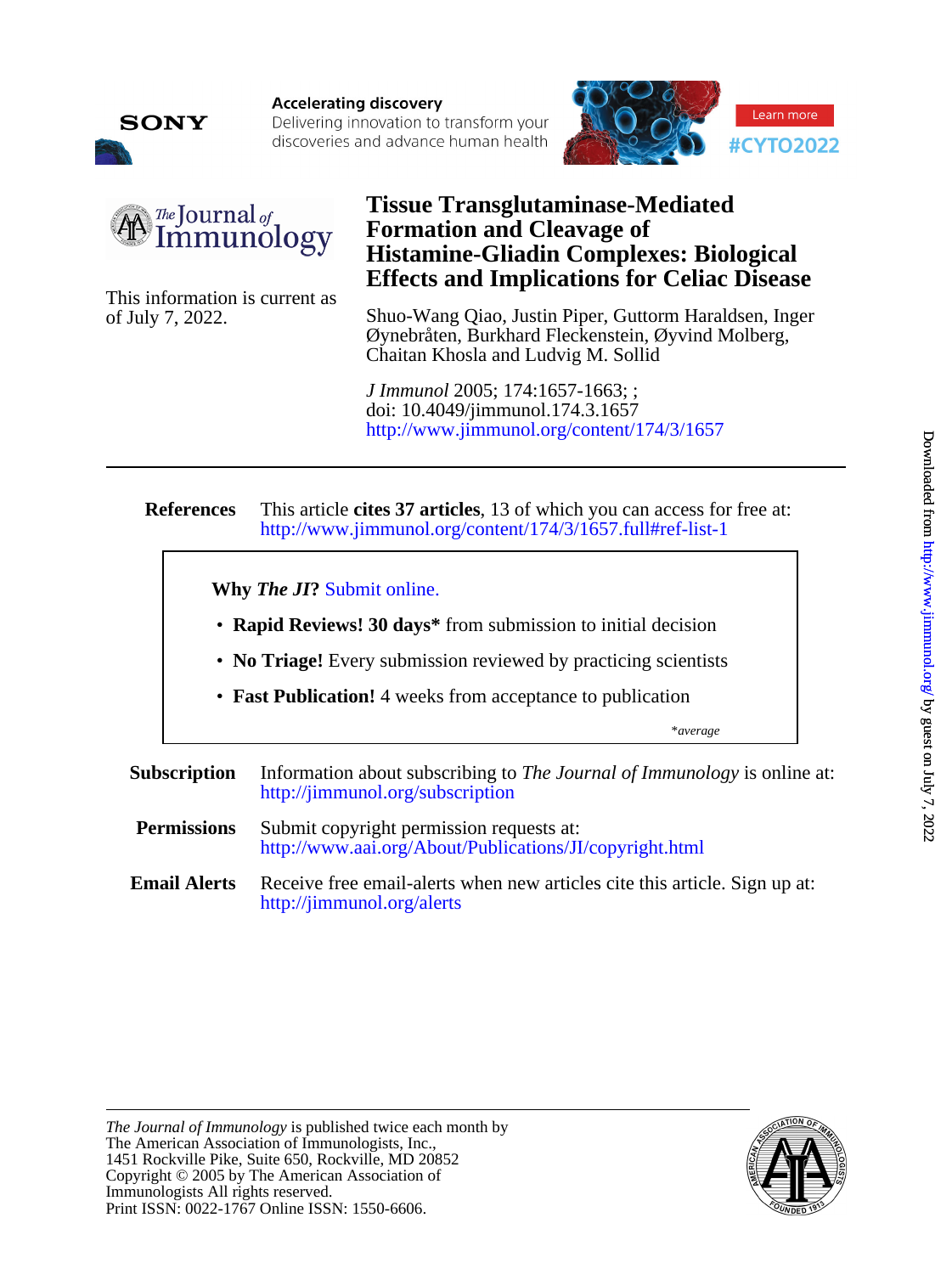# **Tissue Transglutaminase-Mediated Formation and Cleavage of Histamine-Gliadin Complexes: Biological Effects and Implications for Celiac Disease1**

### **Shuo-Wang Qiao,<sup>2</sup> \* Justin Piper,‡ Guttorm Haraldsen,† Inger Øynebråten,† Burkhard Fleckenstein,\* Øyvind Molberg,\* Chaitan Khosla,‡ and Ludvig M. Sollid\***

**Celiac disease is an HLA-DQ2-associated disorder characterized by an intestinal T cell response. The disease-relevant T cells secrete IFN- upon recognition of gluten peptides that have been deamidated in vivo by the enzyme tissue transglutaminase (transglutaminase 2 (TG2)). The celiac intestinal mucosa contains elevated numbers of mast cells, and increased histamine secretion has been reported in celiac patients. This appears paradoxical because histamine typically biases T cell responses in the direction of Th2 instead of the Th1 pattern seen in the celiac lesions. We report that histamine is an excellent substrate for TG2, and it can be efficiently conjugated to gluten peptides through TG2-mediated transamidation. Histamine-peptide conjugates do not exert agonistic effects on histamine receptors, and scavenging of biologically active histamine by gluten peptide conjugation can have physiological implications and may contribute to the mucosal IFN- response in active disease. Interestingly, TG2 is able to hydrolyze the peptide-histamine conjugates when the concentrations of substrates are lowered, thereby releasing deamidated gluten peptides that are stimulatory to T cells.** *The Journal of Immunology,* **2005, 174: 1657–1663.**

eliac disease  $(CD)^3$  is a chronic inflammatory disease of the small intestine caused by the ingestion of proline- and glutamine-rich wheat gluten or related proteins from rye and barley. The lesion is characterized by villous atrophy, crypt hyperplasia, and infiltration of lymphoid cells both in the epithelium and in the lamina propria. CD demonstrates a strong genetic association with the genes coding for HLA-DQ2 and, to a lesser extent, -DQ8. Gluten-reactive  $CD4^+$  T cells can be isolated from the small intestine of CD patients (but not from controls), and these cells predominantly recognize gluten peptides in which glutamine residues at certain positions have been converted to glutamate residues by tissue transglutaminase (transglutaminase 2 (TG2)), the very same enzyme that is the target of disease-specific serum autoantibodies in untreated celiac patients (1). The T cells specific for gluten peptides deamidated in situ by TG2 are believed to play an essential role in the pathogenesis of CD. Increased epithelial permeability and increased influx of gluten peptides to the lamina propria may be part of the anti-gluten immune response in CD (1).

TG2 belongs to a family of structurally and functionally related enzymes that catalyze  $Ca^{2+}$ -dependent transamidation or deamidation reactions. In the transamidation reaction, an acyl residue, derived from the  $\gamma$ -carboxamide group of a peptide-bound glutamine (the acyl donor), is transferred to an appropriate primary amine, either the  $\epsilon$ -amino group of a lysine residue or a small biogenic amine molecule, such as putrescine, spermine, spermidine, or histamine (the acyl acceptor). After the initial formation of a thioester bond, either the activated acyl group is transferred to the acyl acceptor amine forming an amide bond (transamidation), or the thioester bond is hydrolyzed, leading to deamidation of glutamine into glutamate. The sequence specificity of TG2 toward acyl donor substrates was recently elucidated (2, 3), and studies on the affinity of TG2 for various gluten (e.g., gliadin) peptides suggested that TG2 is directly involved in the selection of gluten T cell epitopes in CD.

All of the naturally occurring primary amines, including histamine, have a broad range of biological functions. The effects of histamine are mediated through cell surface receptors categorized as histamine 1 receptor (H1R), H2R, H3R, and H4R. Histamine released from granulae in mast cells and basophils has long been recognized as an effector molecule in allergic and inflammatory reactions. These effects are mainly mediated by the binding of histamine to H1R on endothelial cells. More recently, it has been shown that histamine can regulate both T cell and Ab responses. These effects on adaptive immunity are regulated through differential expression of H1R and H2R on Th1- and Th2-type Th cells (4). In this respect, it is interesting that the *H1R* gene has been identified as a susceptibility locus for autoimmune murine diseases (experimental allergic encephalomyelitis and autoimmune orchitis) in which deregulated T cells are critically involved (5). Histamine receptors are also expressed by dendritic cells (DC) (6, 7), and it has been demonstrated that the cytokine secretion profiles of both monocyte-derived and plasmacytoid DC are affected by histamine. Histamine can thus, in addition to its direct effect on T cells, modulate the Th1/Th2 differentiation of T cells indirectly via effects on cytokine secretion by DC  $(6-8)$ .

<sup>\*</sup>Institute of Immunology, and † Institute of Pathology, Rikshospitalet University Hospital, University of Oslo, Oslo, Norway; and <sup>‡</sup>Departments of Chemistry and Chemical Engineering, Stanford University, Stanford, CA 94305

Received for publication June 21, 2004. Accepted for publication November 18, 2004.

The costs of publication of this article were defrayed in part by the payment of page charges. This article must therefore be hereby marked *advertisement* in accordance with 18 U.S.C. Section 1734 solely to indicate this fact.

<sup>&</sup>lt;sup>1</sup> This work was funded by grants from the Research Council of Norway, the European Commission (QLK1–2000-00657), and Rikshospitalet University Hospital (to L.M.S.), and National Institutes of Health Grant DK63158 (to C.K.). I.Ø. is a research fellow of the Norwegian Cancer Society. B.F. and S.-W.Q. hold fellowships from University of Oslo.

<sup>&</sup>lt;sup>2</sup> Address correspondence and reprint requests to Dr. Shuo-Wang Qiao, Institute of Immunology, University of Oslo, Rikshospitalet University Hospital, N-0027 Oslo, Norway. E-mail address: s.w.qiao@labmed.uio.no

<sup>3</sup> Abbreviations used in this paper: CD, celiac disease; TG2, transglutaminase 2 (tissue transglutaminase); H1R, histamine 1 receptor; DC, dendritic cell; GDH, glutamate dehydrogenase; CE, capillary electrophoresis; TCC, T cell clone.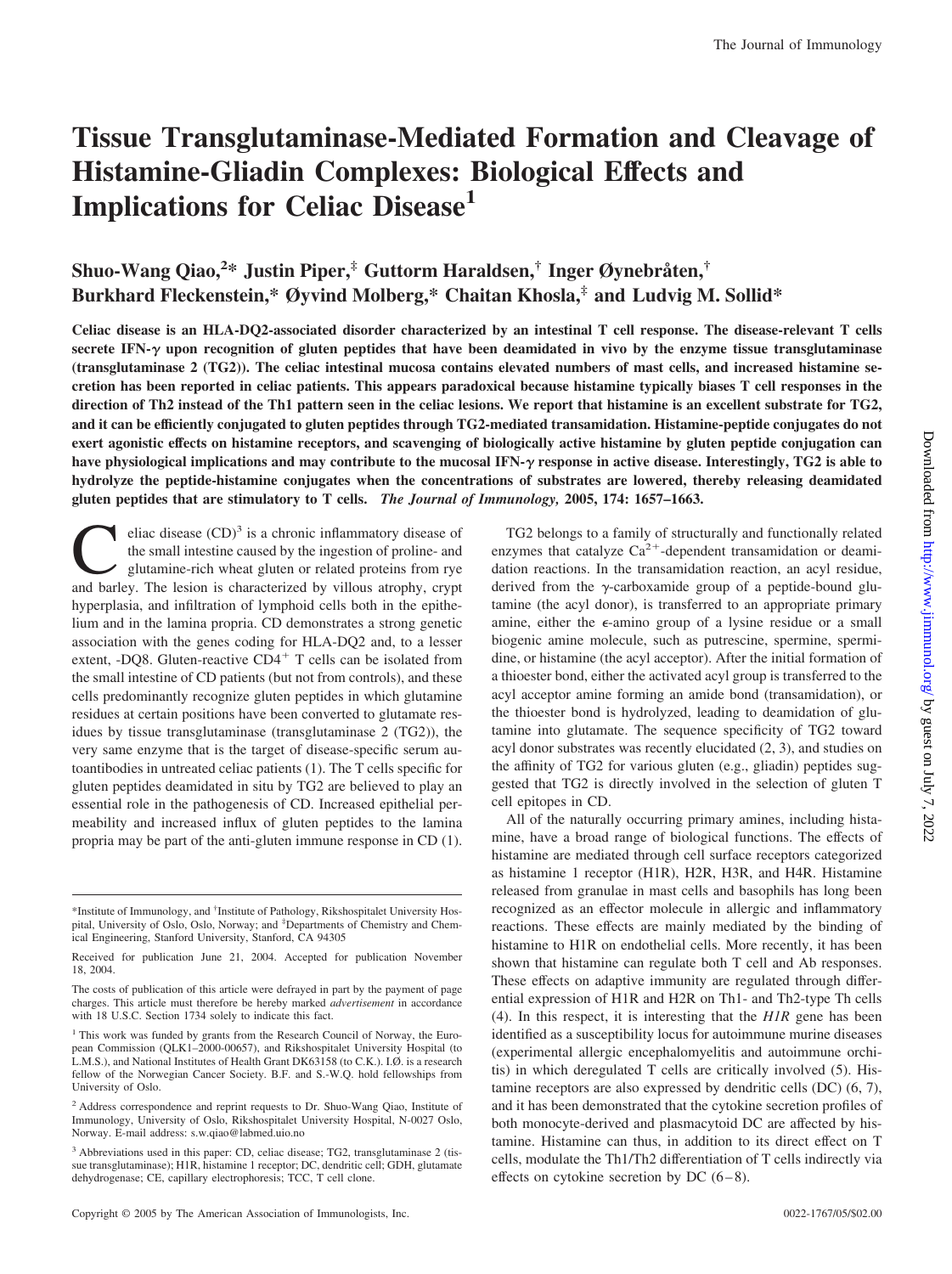The number of mast cells, the principal cells in which histamine is stored, is increased in the intestinal mucosa of active CD patients (9). Moreover, histamine has been suggested to be a suitable substrate for TG2 (10), and histamine was found to be bound to mast cell proteins via the transglutaminase activity expressed in these cells (11). This prompted us to investigate how efficiently histamine is conjugated to gluten peptides by TG2, and to look at possible biological functions of these conjugates.

We report that histamine is an excellent acyl acceptor of the TG2-mediated transamidation of gluten peptides. This transamidation process results in the formation of histamine and gluten peptide conjugates. We find that these histamine-peptide conjugates do not stimulate either H1R or H2R. The histamine-peptide conjugation thus results in scavenging of bioactive histamine. When the glutamine residues involved in the histamine-peptide conjugate are located within the core region of T cell epitopes, we find that the conjugates lose their T cell-stimulatory effect. Interestingly, TG2 is also able to hydrolyze the isopeptide bonds of these conjugates resulting in the release of free histamine and active, deamidated T cell epitope peptides. Sustained release of bioactive histamine and deamidated T cell-stimulatory peptides may play a role in shaping of the anti-gluten immune response in CD.

#### **Materials and Methods**

#### *Reagents and peptides*

Histamine dihydrochloride (H7250), *N*-acetyl lysine methyl ester (859095), LPS (from *Escherichia coli*; 62326), hydrocortisone (H0135), and cycloheximide (R750107) were obtained from Sigma-Aldrich. Putrescine, spermine, and 5-hydroxytryptamine were from VWR Scientific, and spermidine was from Fisher Scientific. Glutamate dehydrogenase (GDH) was from Biozyme, dexchlorpheniramine was from Nycomed Pharma, and ranitidine was from GlaxoWellcome. Human rIL-4, GM-CSF, IL-1 $\beta$ , epidermal growth factor, DuoSet IL-12p70 ELISA set, and IL-8 ELISA reagents were obtained from R&D Systems.

Synthetic native peptides corresponding to the epitopes  $DQ2-\alpha I$  (LQLPF PQPQLPY, hereafter defined as  $\alpha I$ ), DQ2- $\alpha II$  and - $\alpha III$  (PQPQLPYPQ PQLPY;  $\alpha$ II/ $\alpha$ III), as well as a deamidated peptide containing the DQ2- $\alpha$ III epitope (PQPQLPYPQPELPY;  $\alpha$ II/ $\alpha$ III;E72) were obtained from Prof. G. Jung (University of Tübingen, Tübingen, Germany). The  $\alpha$ II/ $\alpha$ III peptide used in experiments in Figs. 3 and 6, and the Ac-PQPQLPF-NH<sub>2</sub> and Ac-PQPELPF-NH<sub>2</sub> peptides used for the amine specificity and hydrolysis reaction kinetics, were synthesized using standard Boc chemistry at the Stanford Protein and Nucleic Acid Biotechnology facility. All peptides were purified by reverse-phase HPLC, and their identities were confirmed by mass spectrometry. For fluorescein labeling of the  $\alpha I$  peptide, carboxyfluorescein (Sigma-Aldrich) was coupled to the free N-terminal amino group of the resin-bound peptide using diisopropylcarbodiimede as coupling reagent. Recombinant human TG2 were expressed as either GST (GST-TG2) or hexa-His ( $His<sub>6</sub>-TG2$ ) fusion protein in *E. coli* and purified as described previously (12, 13).

#### *Kinetics of TG2-catalyzed transamidation*

The activity of the  $His<sub>6</sub>-TG2$  was measured by a coupled assay previously developed by Keillor and Day (14), where GDH couples the ammonium ion from the TG2-catalyzed deamidation to  $\alpha$ -ketoglutarate to yield glutamate. The concomitant oxidation of NADH to  $NAD<sup>+</sup>$  can be spectrophotometrically monitored at 340 nm:

$$
NADH + NH_{4}^+ + \alpha\text{-ketoglutarate} \rightarrow \text{glutamate} + NAD^+ + H_2O
$$

In the standard assay, the following freshly prepared stock solutions were used: 1) MOPS buffer solution: a  $5 \times$  stock of 200 mM MOPS, 5 mM CaCl<sub>2</sub>, 1 mM Na<sub>4</sub>EDTA, and 10 mM  $\alpha$ -ketoglutarate (pH 7.2); 2) NADH solution: NADH (1.25 mM); and 3) GDH solution:  $0.2$  U/ $\mu$ l GDH in MOPS buffer. A volume of 25  $\mu$ l of the NADH stock solution was combined with 40  $\mu$ l of the GDH stock solution, 400  $\mu$ M Ac-PQPQLPF-NH<sub>2</sub>, the specified amount of amine, and water to a final volume of  $170 \mu$ . The reaction was started by adding  $His<sub>6</sub>-TG2$  (10  $\mu$ g in a final volume of 30  $\mu$ l), and NADH consumption was monitored at 22°C for 5 min. The reaction velocity was calculated from the linear portion of the progress curve, assuming a molar extinction coefficient for NADH of 6220  $\rm M^{-1}cm^{-1}$ . The parameters  $k_{\text{cat}}$  and  $K_{\text{M}}$  were calculated by fitting *v* vs [*S*] data to the Michaelis-Menten equation assuming  $v_{total} = v_{hydrolysis} + v_{transamidation}$  and *v*hydrolysis is constant. Errors in specificity, as presented, indicate the error associated with fitting data to Michaelis-Menten equation.

#### *Kinetics of TG2-catalyzed hydrolysis of the conjugates*

Ac-POP(E-Histamine)-LPF-NH<sub>2</sub> and Ac-POP(E-Putrescine)-LPF-NH<sub>2</sub> were used to determine the kinetics of histamine and putrescine removal by TG2 treatment (i.e., the reverse transamidation reaction). The reaction was similar to above with Ac-PQPQLPF-NH<sub>2</sub> being replaced by Ac-PQP(E-Histamine)-LPF-NH<sub>2</sub> or Ac-PQP(E-Putrescine)-LPF-NH<sub>2</sub>, and the velocity was calculated by measuring the disappearance of starting material using reverse-phase HPLC. Histamine was conjugated to Ac-PQPELPF-NH<sub>2</sub> at the glutamate residue by reacting 1 equivalent of Ac-POPELPF-NH<sub>2</sub> with 1 equivalent of histamine, 1.2 equivalents of (1-(3-dimethylaminopropyl))-3-ethylcarbodiimide hydrochloride, 1.2 equivalents of 1-hydroxybenzotriazole hydrate, and 3.5 equivalents of diisopropylethylamine, all in dimethylformamide overnight at room temperature. Putrescine was conjugated to Ac-PQPQLPF-NH<sub>2</sub> by reacting with human  $\mathrm{His}_6$ -TG2 and 5-fold excess putrescine at 30°C for 30 min and then purified using analytical HPLC.

#### *Capillary electrophoresis (CE) analysis of histamine-peptide conjugates*

CE was performed on a Beckman MDQ CE system equipped with a laserinduced fluorescence detector (488 nm) as described in Ref. 3. Fluoresceinlabeled  $\alpha I$  peptide (Fluo- $\alpha I$ ) was incubated at 100  $\mu$ M with 2  $\mu$ M His<sub>6</sub>-TG2 in 100 mM Tris-HCl (pH 7.4), 2 mM CaCl<sub>2</sub>, and three different concentrations of histamine (100, 50, or 20  $\mu$ M). Fresh His<sub>6</sub>-TG2 was added repeatedly every 2 h. After different time points, 1.5  $\mu$ l of each sample was added to 8.5  $\mu$ l of freshly prepared 40  $\mu$ M iodoacetamide solution (Sigma-Aldrich I6125) to abolished enzymatic activity. Before CE analysis, the aliquots were diluted 1/ 300 in running buffer (80 mM sodium borate (pH 7.5)). The concentration of the conjugate was quantified by the area under the corresponding peak in the electropherogram. The presence of Fluo- $\alpha$ I-histamine conjugates was furthermore confirmed by MALDI-TOF mass spectrometry (Ultraflex; Bruker-Daltonik).

#### *Production and purification of histamine-peptide conjugates*

Histamine conjugates of PQPQLPYPQPQLPY  $(\alpha II/\alpha III)$  peptide; the underlined glutamine residues are targeted by TG2) in Fig. 1, and histamine conjugates with the peptides LQLQPFPQPQLPYPQPQLPYPQPQLPY PQPQPF, VSFQQPQQQYPSSQ, PQQPQQSFPQQQRP, and LGQQQPF PPQQPYPQPQPF were made by reacting the specified peptide with human  $His<sub>6</sub>-TG2$  and 20-fold excess histamine for 30 min at 30 $°C$  and then purified by preparative reverse-phase HPLC. This purification method does not distinguish between conjugates with either one or several histamine molecules per peptide. As a control, PQPQLPYPQPQLPY was combined with 20-fold excess histamine without TG2 treatment and purified exactly like the histamine-conjugated peptides.

Histamine-peptide conjugates in Figs. 3*B* and 6 were generated by reacting the  $\alpha$ II/ $\alpha$ III peptide (PQPQLPYPQPQLPY) with human  $His_{6}$ -TG2 and either 5- or 20-fold excess histamine for 30 min at 30°C. The conjugates were then purified by HPLC, according to the number of histamine molecules attached to each  $\alpha$ II/ $\alpha$ III peptide. The resultant peptide-histamine conjugates have either one histamine attached per peptide  $(\times 1$  hist) at either one of the TG2-targeted glutamine residues; or two histamine molecules per peptide  $(\times 2$  hist), with histamine attached to both of the targeted glutamine residues. The numbers of histamine molecules conjugated to each peptide were assessed by mass spectrometry.

Histamine-peptide conjugates in Fig. 2 were generated by incubating 1 mM either  $\alpha I$  peptide (LQLPFPQPQLPY, glutamine residue targeted by TG2 underlined) or  $\alpha$ II/ $\alpha$ III peptide with 10 mM histamine in the presence of 10  $\mu$ M GST-TG2, in TBS buffer (50 mM Tris, 150 mM NaCl (pH 7.3)) with 5 mM  $Ca^{2+}$  for 90 min at 37°C. After the incubation, the samples were subjected to size exclusion fast protein liquid chromatography on a Superdex 200 (Amersham Biosciences) column. The peptide fraction (containing both the modified peptides and histamine-peptide conjugates) was collected.

#### *Assessment of histamine activity by the AequoScreen assay*

Lyophilized histamine-conjugated peptides were submitted to Euroscreen for H1R agonist activity using the AequoScreen system. The peptide conjugates were suspended in 10 mM DMSO, diluted to specific concentrations, and then tested in duplicate by incubation with the ES-390-A cell line expressing rH1R. Receptor activation results in intracellular  $Ca^{2+}$  release, which leads to the luminescence of mitochondrial aequorin, a calciumsensitive photoprotein. The emission of light at 466 nm was measured by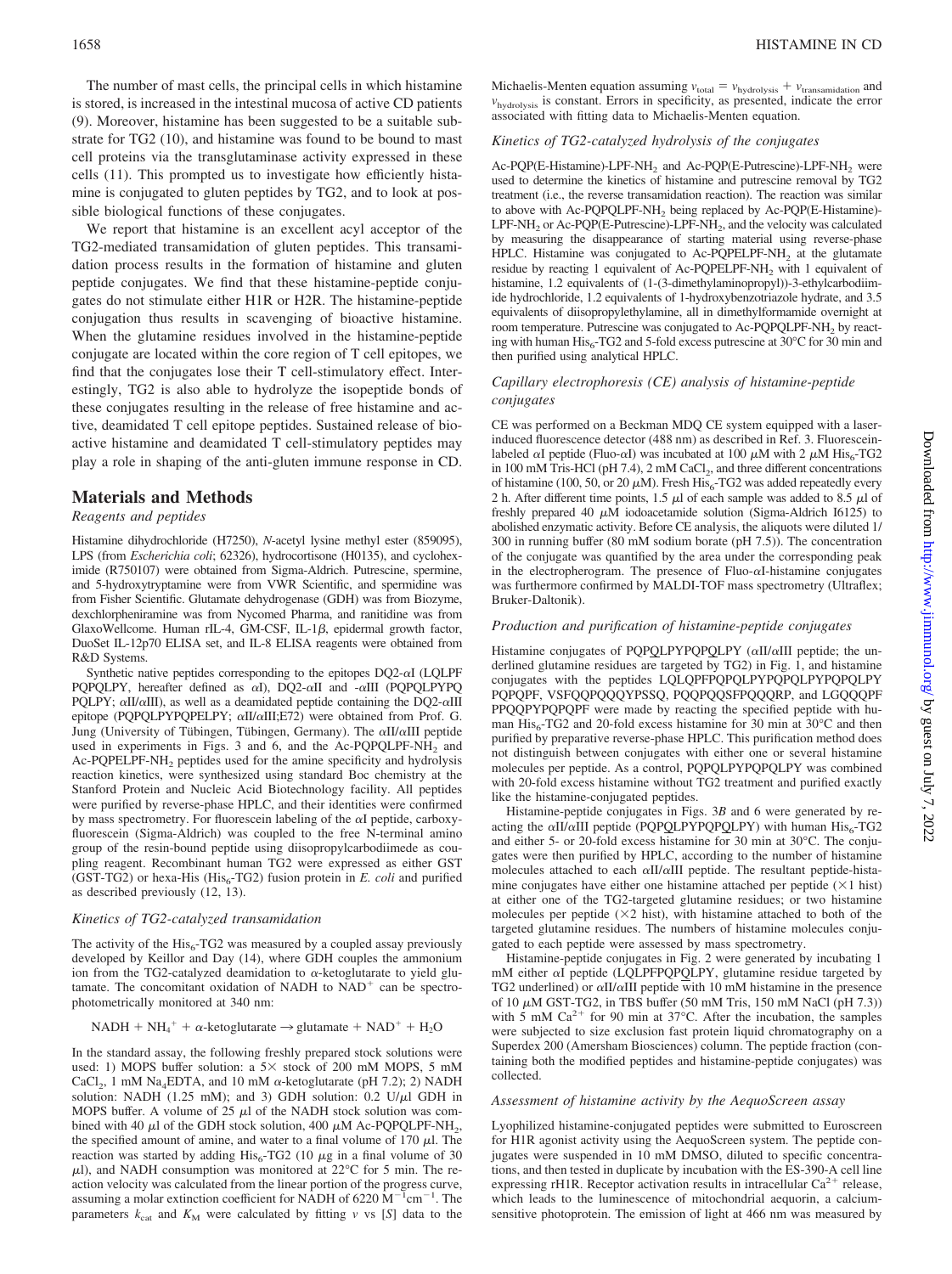Hamamatsu FDSS 6000 (Hamamatsu Photonics). Histamine was used as a reference.

#### *Assessment of histamine activity by secretion of IL-8 in endothelial cells*

HUVECs were isolated as described (15) and cultured in MCDB 131 medium (Sigma-Aldrich) containing 7.5% FCS, 10 ng/ml epidermal growth factor, 1  $\mu$ g/ml hydrocortisone, 50  $\mu$ g/ml gentamicin, and 0.25  $\mu$ g/ml amphotericin B. Cells were grown to confluence in 96-well trays. Cells were activated with 100 U/ml IL-1 $\beta$  for 24 h, washed, and then treated with the protein synthesis inhibitor cycloheximide (1 mg/ml) for 2 h. Cycloheximide reduces the constitutive IL-8 secretion from HUVEC (16). In some wells, simultaneous with the cycloheximide treatment, cells were pretreated with various concentrations of histamine receptor blockers. Cells were washed twice and subsequently incubated in culture medium in the presence of the following: 100  $\mu$ M purified histamine-peptide conjugates; or 100  $\mu$ M histamine, with or without the presence of various concentrations of the H1R antagonist dexchlorpheniramine (1 or 10  $\mu$ M), or the H2R antagonist ranitidine (10 or 100  $\mu$ M). Cell culture supernatants were collected after 20-min incubation at 37°C, and analyzed for IL-8 in ELISA with a detection limit of at least 30 pg/ml.

#### *Assessment of histamine activity by secretion of IL-12p70 in DC*

PBMC were isolated from healthy volunteers by standard density gradient centrifugation on Lymphoprep (Axis-Shield). Monocytes were purified from PBMC by positive selection using a magnetic cell separator (MACS; Miltenyi Biotec) with CD14 beads according to the manufacturer's instructions. Monocytes were cultured in RPMI 1640 supplemented with 10% FCS, 200 U/ml penicillin, 100 μg/ml streptomycin, 1000 U/ml GM-CSF, and 500 U/ml IL-4 at  $1 \times 10^6$  cells/1 ml/well in 24-well tissue culture plates. On days  $6-7$ , DC were assessed with FACS ( $>95\%$  CD11c<sup>+</sup>) and recultured in cytokine-depleted medium with 100 ng/ml LPS (from *E. coli*), at  $10^5$  cells/100  $\mu$ l/well in 96-well flat-bottom tissue culture plates. In triplicate, DC were exposed to various concentrations of histamine, purified histamine-peptide conjugates, or histamine preincubated with peptides and TG2. After overnight incubation at 37°C, supernatants were collected and assayed for IL-12p70 in ELISA with a detection limit of at least 30 pg/ml.

#### *Human T cell assays*

Purified histamine- $\alpha$ II/ $\alpha$ III peptide conjugates with either one or two histamine molecules per peptide were tested, with or without preincubation with TG2. For TG2 treatment, 120  $\mu$ M purified conjugates were incubated with 1.5  $\mu$ M GST-TG2 in 100 mM Tris + 2 mM Ca<sup>2+</sup> (pH 7.3) for 90 min at 37°C. The samples were then diluted and added to  $5 \times 10^5$  APC per well for overnight incubation at 37°C in U-bottom 96-well plates, in RPMI 1640/15% pooled human serum. Irradiated (75 Gy), HLA-DQ2-positive EBV-transformed B cells (cell line RN) were used as APC. On day 1, 5  $\times$  $10<sup>5</sup>$  gliadin-specific T cells derived from intestinal biopsies of celiac patients were added to each well. The following T cell clones (TCC) were used: TCC387.E9, which recognizes the DQ2- $\alpha$ III-epitope (9-mer core region PYPQPELPY), and TCC430.1.135, which recognizes the DQ2- $\alpha$ IIepitope (9-mer core region PQPELPYPQ). T cell proliferation was measured by the uptake of  $[^{3}H]$ thymidine (1  $\mu$ Ci/well; Hartmann Analytic), which was added 24 h before harvesting. Cells were harvested after 72 h onto glass fiber filter paper with an automated harvester (TomTec Mach III), and [<sup>3</sup>H]thymidine incorporation was measured by liquid scintillation counting (Wallac MicroBeta TriLux 1450; PerkinElmer). Each Ag concentration was done in triplicate, and at least three independent experiments were done for each assay.

#### *Statistical analysis*

Two-tailed unpaired Student's *t* test was performed with GraphPad Prism 4.01 (GraphPad Software). When pairwise comparisons were done between one control group and several nonindependent test groups, e.g., when one sample was tested in several concentrations, nonsignificant result in all tests was followed with a posttest Student's *t* test between the control group and the sum of all the tested groups, to rule out falsely negative result; whereas significant *p* values were corrected with Bonferroni corrections when necessary.

#### **Results**

#### *Histamine is an excellent acyl acceptor and is efficiently conjugated to gluten peptides in TG2-mediated transamidation*

The transamidation activity of purified  $His<sub>6</sub>-TG2$  was measured in the presence of various primary amines using the peptide Ac-PQPQLPF-NH<sub>2</sub> as acyl donor. As shown in Table I, putrescine and histamine were significantly better substrates in this system, with  $k_{\text{cat}}/K_{\text{M}}$  values several times higher than those for the other biogenic amines tested, such as *N*-acetyl lysine methyl ester, spermine, and spermidine. Notably, we did not detect any reaction above background using serotonin as the acyl acceptor, which is surprising given the recent paper reporting transamidation of serotonin to small GTPases by TG2 (17). Histamine was efficiently conjugated to gluten peptides after coincubation with TG2. After only 30 min of incubation, two histamine molecules were attached to each  $\alpha$ II/  $\alpha$ III peptide, the theoretical number of glutamine residues that should be targeted based on TG2 motif (2, 3).

#### *No agonistic or antagonistic effect of histamine after conjugation to peptides*

Because histamine is an excellent substrate for TG2 and because histamine is a potent biological mediator, we were interested in looking at the biological activity of histamine-gluten peptide conjugates. The agonistic activities of histamine-peptide conjugates were assessed in three different assays testing for activity mediated through H1R or H2R. The AequoScreen system uses an ES-390-A cell line expressing rH1R, and binding is monitored spectrophotometrically. HUVEC rapidly release IL-8 prestored in Weibel-Palade bodies by histamine stimulation mediated via H1R (16), whereas LPS-induced IL-12 secretion from monocyte-derived DC is inhibited by histamine via H2R (6, 7).

#### *AequoScreen (H1R)*

In the AequoScreen system, free histamine bound to the H1R with an EC<sub>50</sub> value at around 2–5 nM. The  $\alpha$ II/ $\alpha$ III peptide-histamine conjugate, in comparison, did not show any binding activity at concentrations up to 100 nM (Fig. 1). When used at even higher concentrations (in micromolar range), the conjugate exhibited a slightly higher agonistic activity than the purified control sample of peptide and histamine coincubated without TG2. We believe that this difference reflects unspecific binding, or alternatively a small contamination with unbound histamine in the conjugate sample (Fig. 1). However, we cannot formally exclude the possibility that histaminepeptide conjugates may exhibit a slight low-affinity agonistic H1R activity. The binding activities of four other gluten-derived peptidehistamine conjugates tested (histamine conjugates with the peptides LQLQPFPQPQLPYPQPQLPYPQPQLPYPQPQPF, VSFQQP QQQYPSSQ, PQQPQQSFPQQQRP, and LGQQQPFPPQQP YPQPQPF) behaved similarly to the  $\alpha$ II/ $\alpha$ III peptide-histamine conjugate (data not shown).

Table I. *k<sub>cat</sub>*/K<sub>M</sub> values of TG2-mediated transamidation reaction *between the peptide Ac-PQPQLPF-NH<sub>2</sub> and various biological amines* 

| Amine                        | $k_{\rm cut}/K_{\rm M}$ (mM <sup>-1</sup> min <sup>-1</sup> ) <sup>a</sup> |
|------------------------------|----------------------------------------------------------------------------|
| Putrescine                   | $280 \pm 60$                                                               |
| Histamine                    | $210 \pm 30$                                                               |
| N-Acetyl lysine methyl ester | $38 \pm 2$                                                                 |
| Spermine                     | $70 + 5$                                                                   |
| Spermidine                   | $76 + 4$                                                                   |
| 5-Hydroxytryptamine          | $NR^b$                                                                     |

*<sup>a</sup>* Determined as described in Ref. 14.

*<sup>b</sup>* NR, No reaction detected above baseline.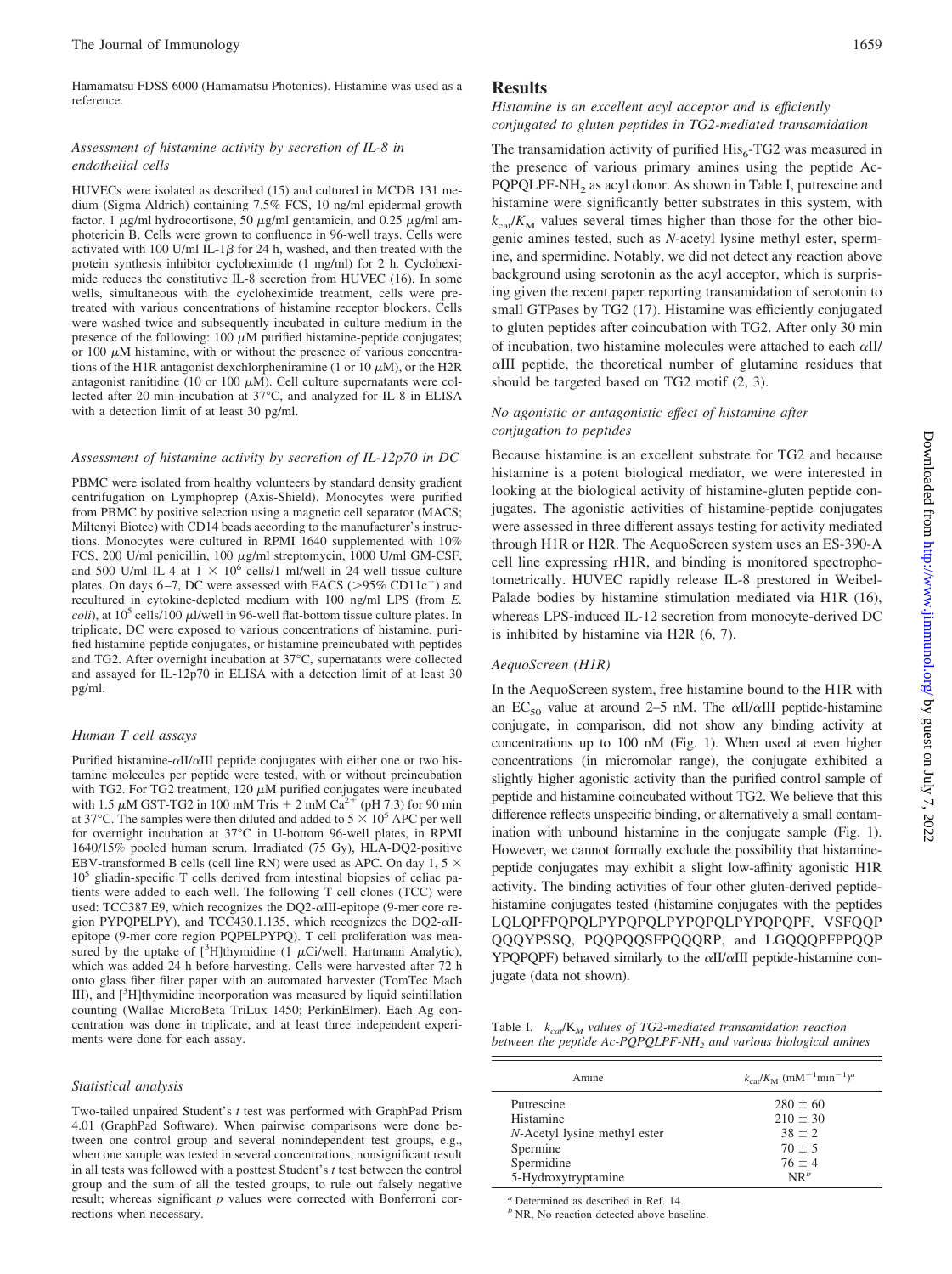

**FIGURE 1.** Purified peptide-histamine conjugates do not bind to H1R. Purified peptide-histamine conjugates were subjected to H1R activity screen in the AequoScreen system (Euroscreen). Histamine conjugates of PQPQLPYPQPQLPY were synthesized by reacting the peptide with human  $His<sub>6</sub>-TG2$  and 20-fold excess histamine and then purified by preparative HPLC ( $\bullet$ ). As a negative control, PQPQLPYPQPQLPY was combined with 20-fold excess histamine without TG2 treatment and purified exactly like the histamine-conjugated peptides ( $\circ$ ). Histamine HCl ( $EC_{50}$ , 2.4 nM) was used as the positive control  $(\blacksquare)$ . One representative experiment of two is shown, and error bars indicate observed range within duplicates.

#### *HUVEC IL-8 secretion (H1R)*

Stimulation of HUVEC with 100  $\mu$ M free histamine for 20 min gave a marked increase in IL-8 secretion (Fig. 2). By contrast, coincubation with 100  $\mu$ M either purified histamine- $\alpha$ I peptide or histamine- $\alpha$ II/ $\alpha$ III peptide conjugates did not result in any increase in IL-8 secretion. Coincubation of 100  $\mu$ M free histamine with selective antagonist for either H1R (dexchlorpheniramine) or H2R



**FIGURE 2.** Free histamine, but not purified histamine-peptide conjugates, stimulates the H1R-mediated release of prestored IL-8 from HUVEC. HUVEC were grown to confluence in 96-well trays and activated overnight with IL-1 $\beta$ . Cells were washed and subsequently incubated at 37°C in culture medium with the following: 100  $\mu$ M histamine, 100  $\mu$ M purified histamine- $\alpha I$  peptide ( $\alpha I/h$ ist) or - $\alpha II/\alpha III$  peptide ( $\alpha II/h$ ist) conjugates, or 100  $\mu$ M histamine together with variable concentrations of the H1R antagonist dexchlorpheniramine (1 or 10  $\mu$ M), or the H2R antagonist ranitidine (10 or 100  $\mu$ M). Cell culture supernatants were analyzed for IL-8 with an ELISA kit. One representative experiment of three is shown, and error bars indicate observed range within triplicates. Two-tailed unpaired Student's *t* test was performed with Bonferroni corrections when necessary. \*\*\*, Free histamine-stimulated IL-8 secretion was significantly higher than medium control ( $p < 0.001$  after correction), and this secretion was lowered by both 1  $\mu$ M (\*,  $p < 0.05$  compared with 100  $\mu$ M free histamine, NS after correction) and 10  $\mu$ M (\*\*,  $p < 0.01$ ,  $p < 0.05$  after correction) H1R antagonist. Neither 10 nor 100  $\mu$ M H2R antagonist alone nor both concentrations collectively gave significantly different secretion than 100  $\mu$ M free histamine alone.

(ranitidine) demonstrated that histamine-stimulated IL-8 release from HUVEC was inhibited by the H1R, but not the H2R antagonist. In a separate experiment, IL-8 secretion stimulated by purified peptide-histamine conjugates together with an equimolar concentration of free histamine were compared with medium and free histamine. The conjugate plus free histamine samples stimulated higher IL-8 secretion than the medium control ( $p < 0.05$ ), but not significantly different from the IL-8 secretion stimulated by free histamine alone, demonstrating that peptide-histamine conjugates do not exert antagonistic activity on H1R in this system (data not shown).

#### *DC IL-12 inhibition (H2R)*

Secretion of IL-12p70 from LPS-matured DC was efficiently inhibited by the presence of free histamine in a dose-dependent fashion as shown in Fig. 3A. The purified histamine- $\alpha$ II/ $\alpha$ III peptide conjugate was not able to exert this inhibitory effect because none of these samples led to significantly different IL-12p70 secretion compared with the medium control (Fig.  $3B$ ). When 10  $\mu$ M free histamine was coincubated together with 10  $\mu$ M purified histamine-peptide conjugate, the inhibition on IL-12p70 secretion was



**FIGURE 3.** No agonistic or antagonistic effects of histamine on DC after TG2-mediated conjugation to gluten peptides. Day 6 –7 monocytederived DC were matured overnight with 100 ng/ml LPS. Supernatants were assessed for IL-12p70 with ELISA. *A*, Free histamine was added at different concentrations together with LPS.  $B$ , Purified 1 or 10  $\mu$ M histamine  $\alpha$ II/ $\alpha$ III peptide conjugates with either one histamine ( $\times$ 1 hist) or two histamine  $(\times 2$  hist) molecules attached per peptide were added together with LPS. As controls, 10  $\mu$ M free histamine was tested together with 10  $\mu$ M of either  $\times$ 1 hist or  $\times$ 2 hist peptide conjugates. One representative experiment of three is shown. Error bars indicate observed range within triplicates. Two-tailed unpaired Student's *t* test was performed with Bonferroni corrections when necessary. ns, Nonsignificant difference compared with medium control, either each concentration tested alone, or collected data from both concentrations.  $\ast$ ,  $p = 0.01$  compared with 10  $\mu$ M free histamine alone,  $p = 0.02$  after correction.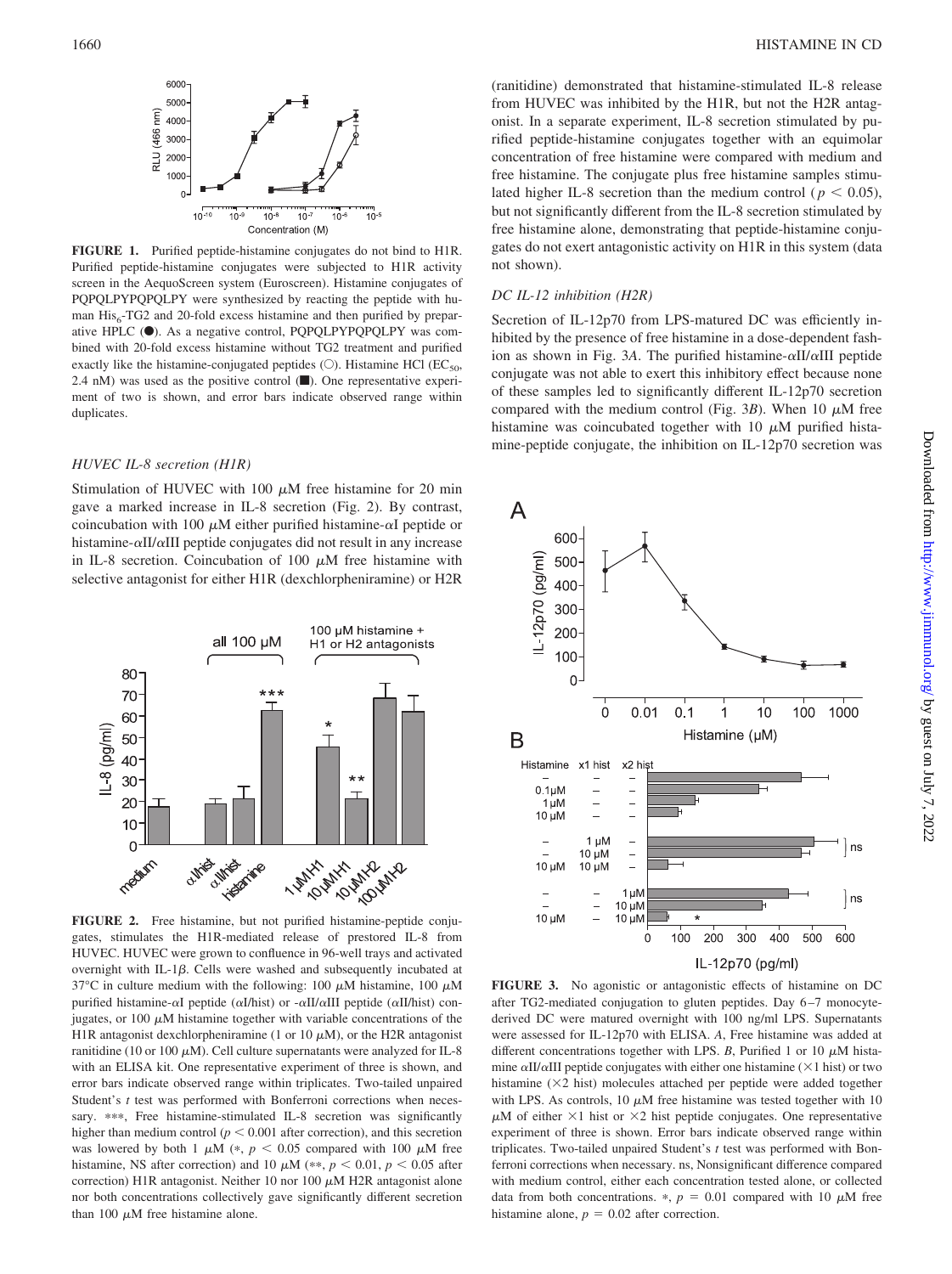either similar to (for  $\times$ 1 hist) or slightly stronger (for  $\times$ 2 hist, *p* = 0.01) than the inhibition seen with 10  $\mu$ M free histamine alone (Fig. 3*B*), showing that histamine-peptide conjugates did not exert any antagonistic effect on H2R. However, we cannot formally exclude the possibility that these conjugates may have a slight agonistic effect on H2R. To note, the presence of free histamine during the LPS maturation did not alter the cellular expression of DC surface markers such as HLA class II, CD11c, CD83, and CD86 molecules (data not shown).

#### *Scavenging of biological active histamine by TG2-mediated peptide conjugation*

To further assess how the histaminergic activities of histamine were affected by coincubation with gliadin peptides and TG2, we used the DC IL-12p70 secretion assay to test histamine and peptide coincubation samples at various concentrations. Stock samples with 6  $\mu$ M histamine and either 6 or 60  $\mu$ M  $\alpha$ I peptide were coincubated with 2  $\mu$ M GST-TG2, in 100 mM Tris (pH 7.3) buffer, containing 2 mM  $Ca^{2+}$ , for 80 min at 37°C. In some samples, either TG2 or  $Ca^{2+}$  was omitted from the sample. After incubation, the samples were diluted either  $1/6$  (final 1  $\mu$ M histamine) or  $1/60$  (final 0.1  $\mu$ M histamine) and added to immature DC for overnight incubation during LPS maturation. As shown in Fig. 4, DC secreted large amounts of IL-12p70 upon LPS maturation, and this secretion was inhibited by 0.1  $\mu$ M and 1  $\mu$ M histamine. When histamine had been subjected to coincubation with equimolar ratio of  $\alpha I$  peptide in the presence of TG2 and  $Ca^{2+}$ , its histaminergic effect on DC IL-12p70 inhibition was reduced, evidenced by the increase in IL-12p70 secretion compared with free histamine stimulation at both 0.1  $\mu$ M ( $p < 0.01$ ) and 1  $\mu$ M ( $p <$ 0.05). This reduction in the histaminergic effect was even more pronounced when histamine had been subjected to coincubation with  $10\times$  molar excess of  $\alpha I$  peptide, demonstrated at both 0.1  $\mu$ M and 1  $\mu$ M histamine (both  $p < 0.01$ ) in Fig. 4. Moreover, as shown with control samples depleted of either TG2 or  $Ca^{2+}$ , the reduction of the histaminergic effect was dependent on the presence of both TG2 and  $Ca^{2+}$  during the coincubation of histamine and the  $\alpha I$ peptide.

#### *Hydrolysis of amine-peptide conjugates by TG2*

It has been reported that TG2 may also catalyze the cleavage of isopeptide bonds similar to those formed by TG2-mediated trans-



**FIGURE 4.** Preincubation of histamine with peptides and TG2 decrease its histaminergic effect. Using the same DC assay system as described in Fig. 3, 6  $\mu$ M histamine was preincubated with either 6 or 60  $\mu$ M  $\alpha$ I peptide in the presence of GST-TG2 and  $Ca^{2+}$ , and subsequently diluted to either final 0.1  $\mu$ M or 1  $\mu$ M histamine and tested. In some samples, GST-TG2 or  $Ca<sup>2+</sup>$  was omitted from the incubations. One representative experiment of three is shown. Error bars indicate observed range within triplicates. Twotailed unpaired Student's *t* test was performed with Bonferroni corrections when necessary.  $\ast$ ,  $p < 0.05$  uncorrected, NS after correction;  $\ast \ast$ ,  $p < 0.01$ both before and after correction.

amidation (18). This backward reaction releases the acyl acceptor from the peptide, while the specific glutamine residues in the peptide that were involved in isopeptide bond formation are deamidated. We tested for this possibility and measured the specificity of TG2 for peptide-conjugated putrescine and histamine (Table II). The results indicate that the histamine-conjugated peptide has a  $k_{\text{cat}}/K_{\text{M}}$  similar to that of the parent peptide (72 mM<sup>-1</sup>min<sup>-1</sup>) (12). In contrast, the specificity of human TG2 for the putrescine-conjugated peptide is significantly lower, suggesting that the identity of the leaving group can influence the molecular recognition features associated with the hydrolytic reaction.

The kinetics of the transamidation and the subsequent reverse reaction were further studied by quantitative measurement of the peptide-histamine conjugate concentration assessed by CE. As seen in Fig. 5, the transamidation reaction was fast, because the maximum concentrations of peptide-histamine conjugates were reached within 20 min of incubation for all three histamine concentrations tested. Between 20 and 120 min, the conjugate concentration remained relatively stable, reflecting the net result of ongoing conjugate formation and hydrolysis. After 120 min, the conjugate formation became insignificant because the native peptide concentration had decreased to  $\leq 10\%$  (data not shown). In contrast, the hydrolysis of conjugate continued, resulting in its decrease mirrored by an increase in the concentration of deamidated peptides as observed in the electropherograms (data not shown). The hydrolysis kinetics was slower compared with the conjugate formation, as predicted by the lower  $k_{\text{cat}}/K_{\text{M}}$  value.

Finally, the immunological relevancy of the hydrolysis reaction was studied using the histamine-conjugated peptide with a deamidation-sensitive T cell readout. In Fig. 6, we used one TCC, TCC387.E9, which recognizes the  $\alpha I$  epitope (9-mer core region  $PFPQPELPY$ ) and the closely related  $\alpha III$  epitope (9-mer core region PYPOPELPY) derived from  $\alpha$ -gliadin. The T cell recognition is dependent on the deamidation of one specific glutamine residue within the epitope to glutamate (underlined). The native sequence of the  $\alpha$ III epitope is contained within the  $\alpha$ II/ $\alpha$ III peptide PQPQLPYPQPQLPY (underlined). We incubated  $120 \mu M$ purified histamine- $\alpha$ II/ $\alpha$ III peptide conjugates with either one histamine ( $\times$ 1 hist) or two histamine molecules ( $\times$ 2 hist) per peptide with 1.5  $\mu$ M GST-TG2 in the presence of Ca<sup>2+</sup> for 90 min at 37°C, and tested the samples in a T cell proliferation assay for the detection of deamidated peptides. The  $\alpha$ II/ $\alpha$ III peptide has two glutamine residues that can serve as acyl donors for TG2 (in bold), and histamine can be conjugated to either of these through isopeptide bonds. Histamine conjugation to the targeted glutamine residue within the  $\alpha$ III T cell epitope could potentially abrogate T cell recognition due to an altered peptide structure. This is indeed the case as demonstrated in Fig. 6. As predicted, the purified peptidehistamine conjugate with two histamine residues per peptide  $(\times 2)$ hist) gave no T cell stimulation. However, T cell stimulation comparable with the synthetic  $\alpha$ III control peptide was observed when the same conjugate had been treated with TG2, indicating that TG2 hydrolyzed the conjugate and released deamidated peptides. Similar observations were made with the single histamine per peptide conjugate. Although the purified conjugates alone elicited good T

Table II. k*cat*/K*<sup>M</sup> values of TG2-mediated hydrolysis reaction for amines conjugated to Ac-POPELPF-NH<sub>2</sub>* 

| $k_{\rm car}/K_{\rm M}$ (mM <sup>-1</sup> min <sup>-1</sup> ) <sup>a</sup> |
|----------------------------------------------------------------------------|
| $15 \pm 5$<br>$90 \pm 10$                                                  |
|                                                                            |

*<sup>a</sup>* Measured by HPLC analysis.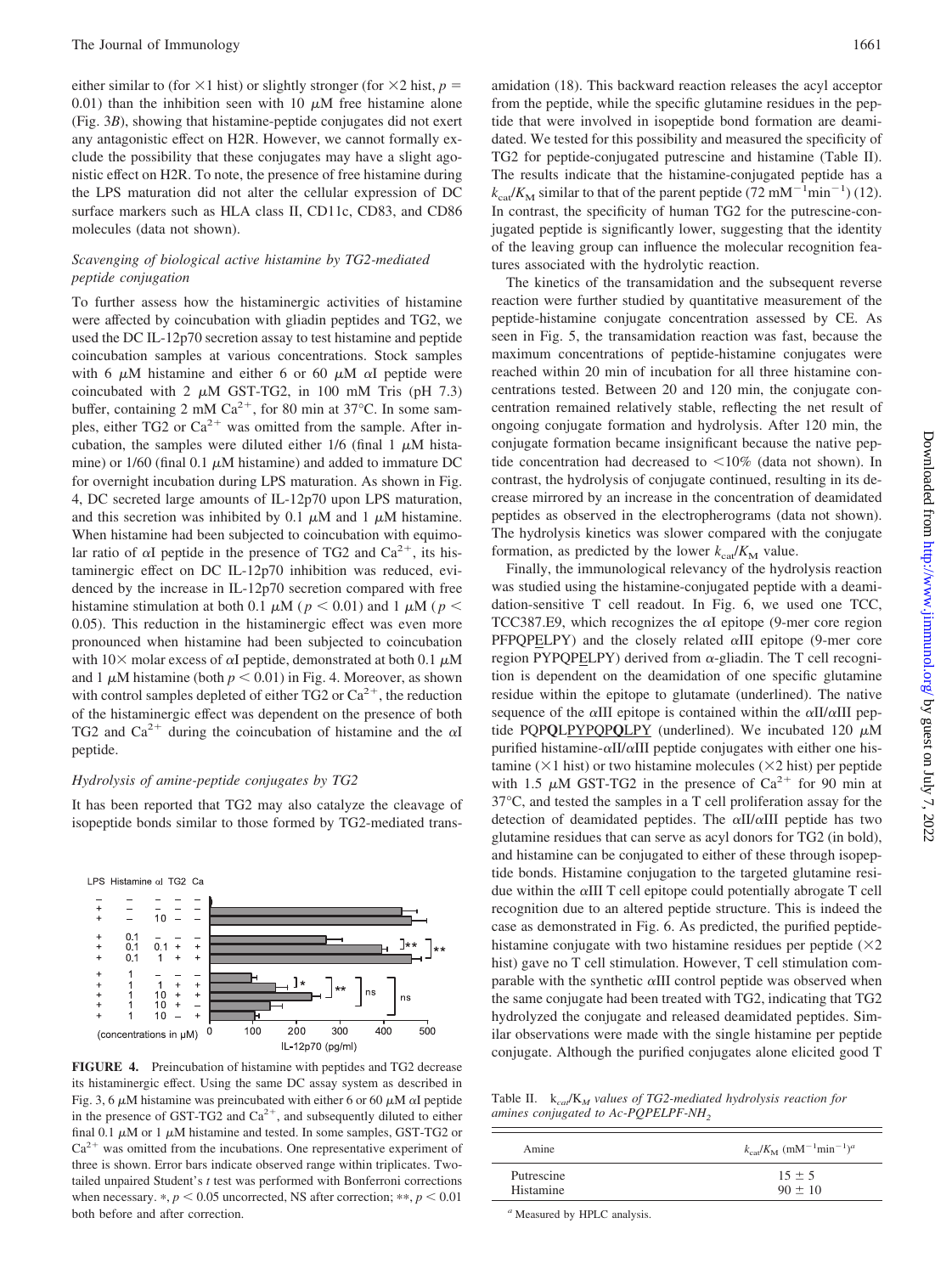

**FIGURE 5.** TG2 mediates first the formation and then also the hydrolysis of histamine-peptide conjugates. One hundred micromolar fluorescein-labeled  $\alpha$ I peptide QLQPFPQPQLPY was incubated with 20, 50, or 100  $\mu$ M histamine, with 2  $\mu$ M His<sub>6</sub>-TG2 added freshly every 2 h, in 100 mM Tris and 2 mM CaCl<sub>2</sub>. An aliquot was analyzed quantitatively by laserinduced fluorescence-CE after different incubation times. The histaminepeptide conjugate concentration reaches maximum after 20 min, and decreases after a plateau phase between 20 and 120 min. The *inset* shows the fast formation of conjugates in the early phase.

cell response without TG2 treatment, the response was substantially increased after treatment with TG2 (Fig. 6). Similar results were obtained using another TCC (TCC430.1.135), which recognized the  $DQ2-\alpha II$ -epitope (9-mer core region PQPELPYPQ) (data not shown). The native sequence of this epitope is contained within the first part of the  $\alpha$ II/ $\alpha$ III peptide PQPQLPYPQPQLPY (underlined).

#### **Discussion**

In this paper, we report that histamine is an excellent acyl acceptor in the TG2-mediated transamidation reaction using gluten peptides as acyl donors. The purified histamine-gliadin peptide conjugates resulting from this reaction demonstrate no significant agonistic activity for histamine receptors as assessed with three different biological cellular assays covering both the H1R and H2R. The preincubation of histamine with gluten peptides in the presence of TG2 efficiently eliminates the agonistic activity of histamine. We also find that the conjugation of histamine to glutamine residues within gliadin T cell epitopes destroys its T cell-stimulatory properties. However, T cell-stimulatory peptides may be obtained from histamine-gliadin peptide conjugates by (extended) incubation with TG2. The reason for this is that the isopeptide bonds between histamine and the reactive glutamine can be cleaved by TG2 in a reversed transamidation reaction, resulting in the release of deamidated peptides.

Histamine is efficiently conjugated to gluten peptides after coincubation with TG2. Interestingly, the agonistic activity of histamine to both H1R and H2R was lost after its peptide conjugation. This finding can be reconciled with the proposed interaction models of histamine with H1R and H2R. In these models, the protonated amine group of the free histamine molecules interacts with an aspartate residue in the third transmembrane domain of the receptor, an interaction that is a highly conserved feature of all aminergic receptors (19, 20). TG2-mediated conjugation of histamine to glutamine residues in peptides involves the amine group of histamine and hence eliminates the possibility for protonation. In addition to the disturbance of an important binding group of the histamine molecule, it is also possible that the peptide conjugation introduces a steric hindrance to the histamine-receptor interaction.

In the gut, in addition to the histamine secreted by mast cells within the mucosa, intestinal histamine may also come from food, such as fish, dairy products, and red wine (21). Because the anti-



**FIGURE 6.** TG2 mediates the hydrolysis of histamine-peptide isopeptide bonds and thereby release deamidated peptide, recognized by an epitope-specific and deamidation-sensitive TCC. Purified histamine and  $\alpha$ II/ $\alpha$ III peptide conjugates, with either one histamine  $(\times 1$  hist) or two histamine  $(\times 2$  hist) molecules per peptide, were incubated overnight with irradiated  $DQ2^+$  EBV cell line, before the TCC387.E9 recognizing the  $\alpha$ III epitope (9-mer core region PYPQPELPY) was added. Some conjugate samples were pretreated with GST-TG2 for 90 min. The synthetic  $\alpha$ III peptide (PQPQLPYPQPELPY) was used as a control peptide. All Ags were tested at three different concentrations (5  $\mu$ M, 1.25  $\mu$ M, and 310 nM). One representative experiment of three is shown. Error bars indicate observed range within triplicates. Two-tailed unpaired Student's *t* test was performed with Bonferroni corrections when necessary.  $\ast$ ,  $p < 0.05$ ;  $\ast \ast$ ,  $p < 0.01$ ; and  $\ast \ast \ast$ ,  $p < 0.001$  all after corrections. ( $\ast$ ),  $p < 0.05$  uncorrected, NS after correction.

gluten immune response in CD is so clearly biased toward a Th1 type response, it is puzzling that celiac lesions in the gut contain elevated numbers of mast cells (9). Even more so is the observation that an in vitro gluten challenge of small intestinal biopsies from celiac patients activates the eosinophil and mast cells that are present within the lamina propria (22). In an effort to explain these paradoxical findings, we show in the present work that in vitro, biological active histamine can be scavenged by TG2-mediated conjugation to gluten-derived peptides. This conjugation renders the histamine inactive, thus potentially preventing high levels of bioactive histamine in the intestinal mucosa exposed to dietary gluten peptides.

The involvement of histamine in Th2-dominated immune reactions such as allergic and atopic reactions is well established, but there is also increasing evidence that histamine may affect the Th1/ Th2 differentiation of T cells, either via direct binding to histamine receptors expressed by T cells, or via influencing the cytokine secretion profiles of professional APC. The role of histamine in the regulation of Th1/Th2 differentiation is still not entirely clear (reviewed in Refs. 23–25). Jutel et al. (4) reported that histamine in certain situations may activate the Th1 cell subset by triggering H1R. This is in contrast to an array of other data that supports a pro-Th2 effect of histamine. In murine models, histamine enhances IL-5, IL-13, and IL-10 production by Th2 cells (26 –29), and suppresses IFN- $\gamma$  production from Th1 cells (27, 29). Similar Th2deviating effects of histamine on cytokine secretion profiles were also found in PBMC and mouse splenocytes stimulated by anti-CD3 Ab (30 –33). In addition, histamine may also deviate T cells toward Th2 via inhibiting IL-12 and IFN- $\alpha$ , and enhancing IL-10 production by APC (6, 8, 32). Interestingly, recent data from H2Rdeficient mice showed that macrophages had significantly higher spontaneous secretion of IL-12p70 compared with both wild-type and H1R-deleted mice (34). These data support the pro-Th2 and anti-Th1 effect of histamine, and are in keeping with our and previous results (6) showing H2R mediated inhibition of IL-12p70 secretion from APC by histamine. Gluten-reactive T cells of CD patients have a Th0/Th1 profile (35) and lamina propria CD4 cells and intraepithelial lymphocytes of the celiac lesion produce